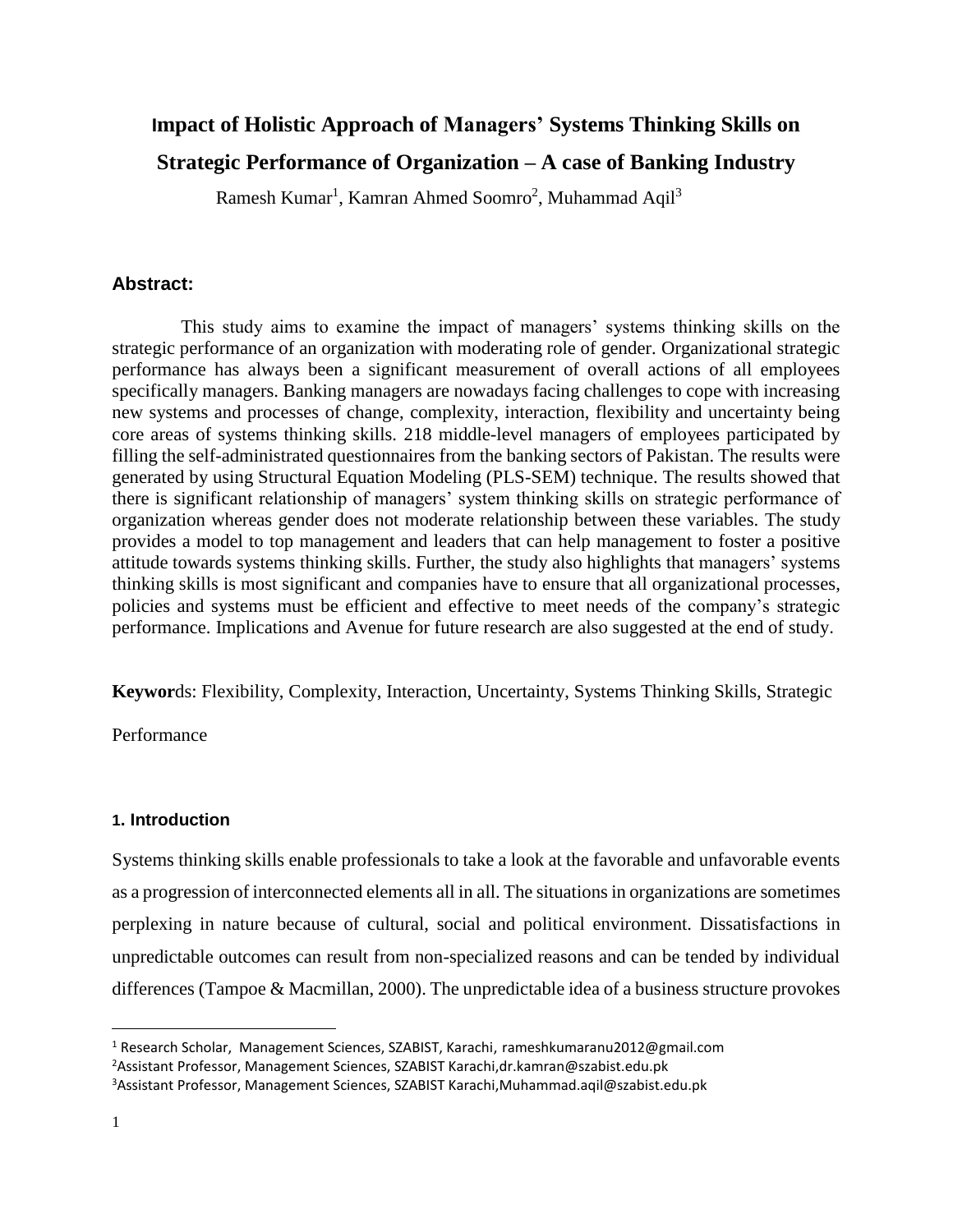specialists to accomplish compelling and selected choices leading to good decisions. Answers for complex systems structure should be concentrated more on fulfilling arrangements that will prompt successful and satisfactory results for the organization (Jaradat et al., 2017). Hence, to readily deal with systems thinking, an increasingly fundamental approach ought to be utilized (Keating et al., 2018). There are models that help in systems thinking skills; one of the paramount is the Iceberg Model. The Iceberg Model exemplify the various level of concept to a certain situation or organization, from the apparent events to underlying patterns of behaviors that generate, to the supporting structure and finally the mental models used by a company (Hagiwara et al., 2002). The Iceberg Model assists managers and companies to enhance their perception of a certain situation to look it within the perspective of the entire systems and not limited those to looking at just a single action or event. It is well designed to help managers to step back and recognize the different patterns of behaviors, the event which is caused due to it. The possible structures that might be reason to happen and finally, the model that is creating those structures.

Another important area of discussion is organizational performance which is very much dependent on systems thinking skills progressively turning into a specific design in the field of management plan (A. A. Jaaron & Backhouse, 2019a). Does the question arise that how managers' systems thinking skills have positive impact on organizational strategic performance? How gender with different thinking levels can significantly contribute to organization performance? Therefore, debate will be to confirm who is better male or female in making those systems thinking approaches effectively and efficiently. Second, the focal point of discussion is to check employees at the middle and senior level management of different banks play their important role because only authorized employees are the ones who are in charge of this responsibility and authority. The banking sector is one of the most significant business and financial areas in Pakistan. Because of globalization and modernization, just as expanding competition, Pakistan's banking sector faces numerous challenges, particularly given the contention and shakiness from many financial sectors. Also, work stress and increased working hours are a major cause of job dissatisfaction in the banking sector in Pakistan which can be countered by effective managers' systems thinking skills offering certain changes and programs to improve the satisfaction level among the employees (Shujat et al., 2011). Some common reasons for the success of a company are how good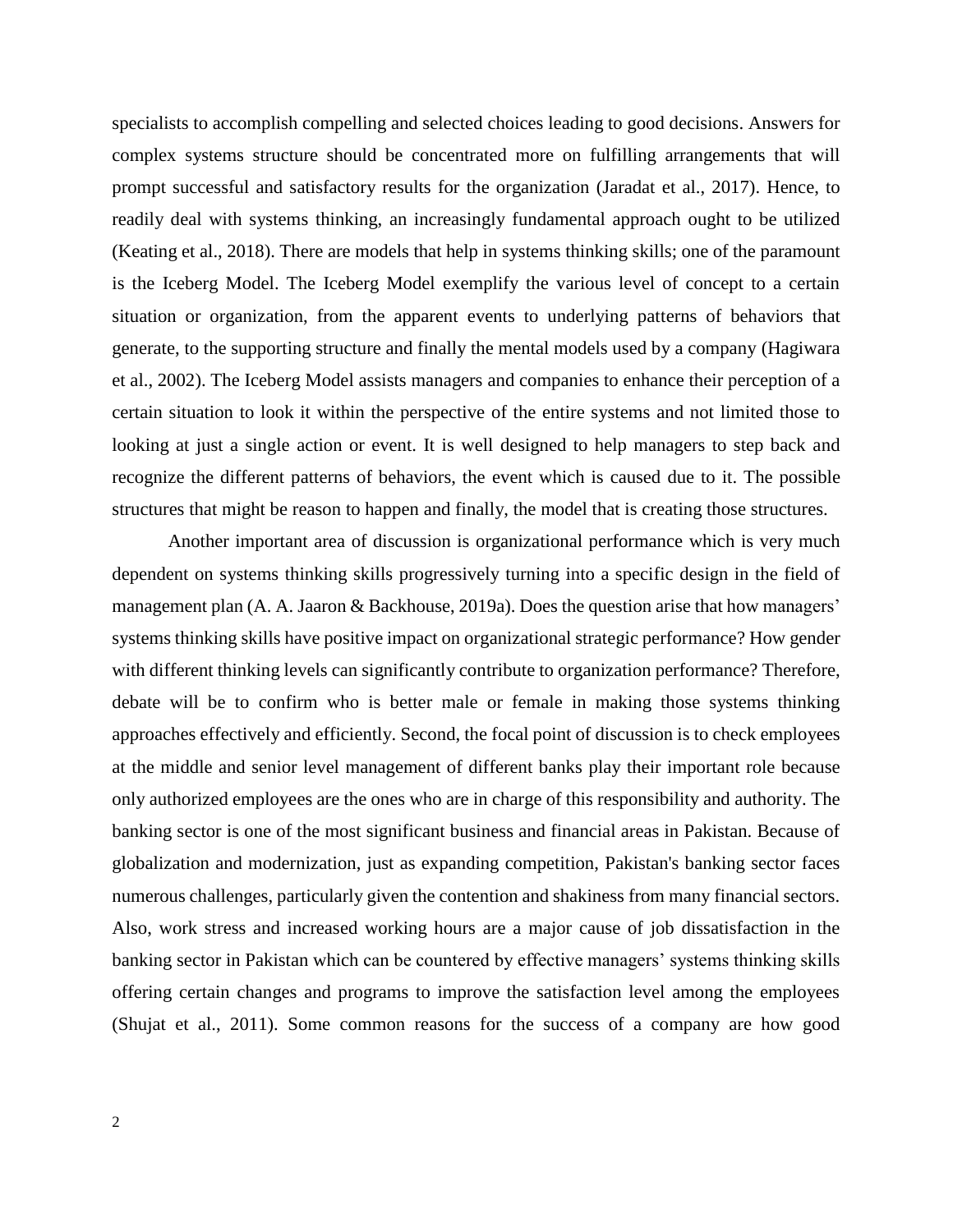organization in managers' systems thinking skills approaches by good management (Rahnama & Rahpeyma, 2015).

Highlighting the gaps in the literature review, the association of system thinking skills was analyzed by very limited studies and the topic has grown in recent years and several aspects to address the issue of managers' creativity remained unreciprocated. The current study is an attempt to examine how an organization can achieve its strategic performance with systems thinking skills of managers. This first study carried out in Karachi, Pakistan on the banking sector of Pakistan as no prior research on this specific topic has been done in this sector i-e banking industry of Karachi, Pakistan. Additionally, moderating impact of gender will reveal whether male or female has significant influence in achieving strategic results for organization.

As far as role of gender in achieving better strategic performance is concerned, there has been ongoing discussion on this point and few examinations been done (Schuh et al., 2014). This study will further enlighten the new thoughts that how gender may make significant difference in this process and organization should focus which gender can contribute better results. The two objectives of this research are 1) to examine the impact of managers' systems thinking skills on strategic performance of organizations and 2) to analyze impact of gender between managers' systems thinking skills and strategic performance of organizations.

#### **2. Literature Review and Hypotheses Development**

From last couple of decades, systems thinking skills have been known to develop company towards successful phase and it is only possible when organizations should be in a position to respond to feedback from external as well as internal stakeholders on its strategic performance (A. A. Jaaron & Backhouse, 2018). These needs to be done at dreamed strategic performance level. It is as said by R. Ackoff (2008), the utilization of systems thinking in management tasks successfully draws in the company with such condition, especially managers, to improve existing strategies and inner capacities. One core area of systems thinking skills in making an inner move in management procedures is the improvement of systems for lessening asset utilization through overhauling management activities in the best way (Dougherty & Dunne, 2011). This decrease of assets utilization coming about because of systems thinking methodologies has been depicted (Kugland et al., 2012) as an important advance toward asset utilization from financial area, and hence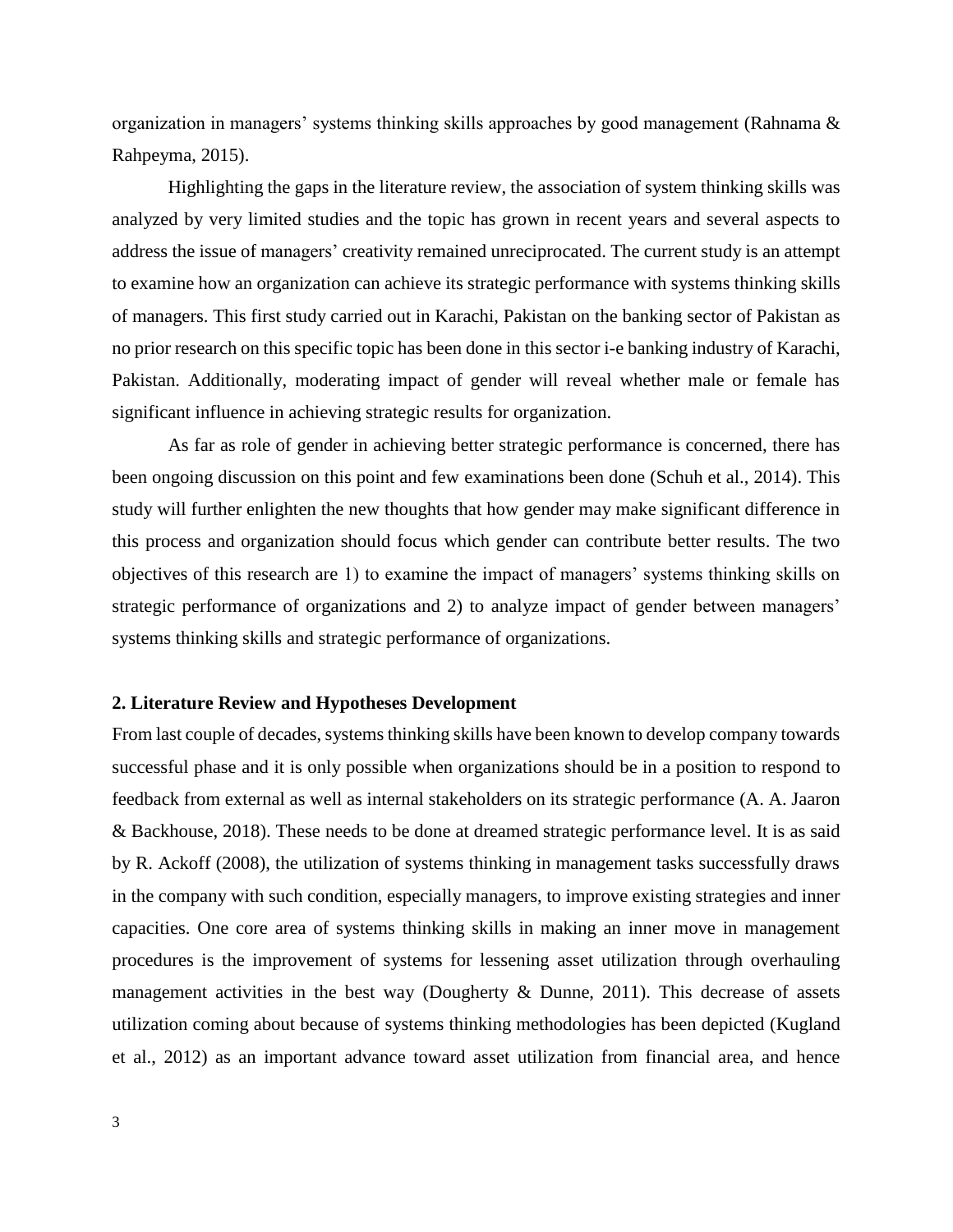accomplishing a practical future. To put it simply, the predominant idea is contributions of systems thinking (for example, proper processing and versatile decisions) can make a plan that can respond to performance changes and can likewise diminish human exhaustion and proficiency in operations. In this manner, it very well may be said that systems thinking as well as each issue that is significant by design contends that systems thinking a type of method which has highlighted the kind of effect remarkably and straightforwardly and at a similar, it happens with a blend of instinct and innovativeness (Mintzberg, 1994b).

#### **2.1 Systems thinking skills, constructs and strategic performance**

Mancia et al. (2007) asserted that a perspective of systems is unseemly for the adaptability of many things to accept, as it depends on systems working with breaking points essentially cooperation between all elements of systems. Additionally, R. L. Ackoff (1999) clarified that overseeing systems parts without understanding their collaborations makes the systems weak and confront unintended results. In light of these interconnections, company's actuate relies on bigger and littler inward systems to make performance better, for example, better distribution of human and financial assets and increasingly viable help for strategic issues (Winn & Pogutz, 2013). This interconnection between elements is a basic element of systems thinking skills of management activities and its configuration (Gharajedaghi, 2006).

The systems thinking skills is to get data about the future in vibrant, intricate, and indistinct conditions that influence companies legitimately by taking initiatives from an earlier time. Effective companies need to integrate the learning they have gained and the systems they have created to adapt to future outcomes (Liedtka, 1998). Along these lines, systems thinking will settle on decisions for managers in imperative options and will furnish those with a dream of their future circumstance (Mintzberg, 1994a). Cook (2010) expressed that organizational performance is very much dependent on manager's way of thinking and systems based on that have appeared when taking the systems overall. The good systems thinking skills plays an important role towards strategic performance of an organization. Researches also suggest that systems thinking theory is a strategy that attempts to dispose of vulnerabilities just as it takes care of key issues identified with systems thinking, creativity, and vision (Bonn, 2005).

Of specific significance, there is the conduct of working environment that may drive transformational change of human assets' utilization strategies and creation of management. This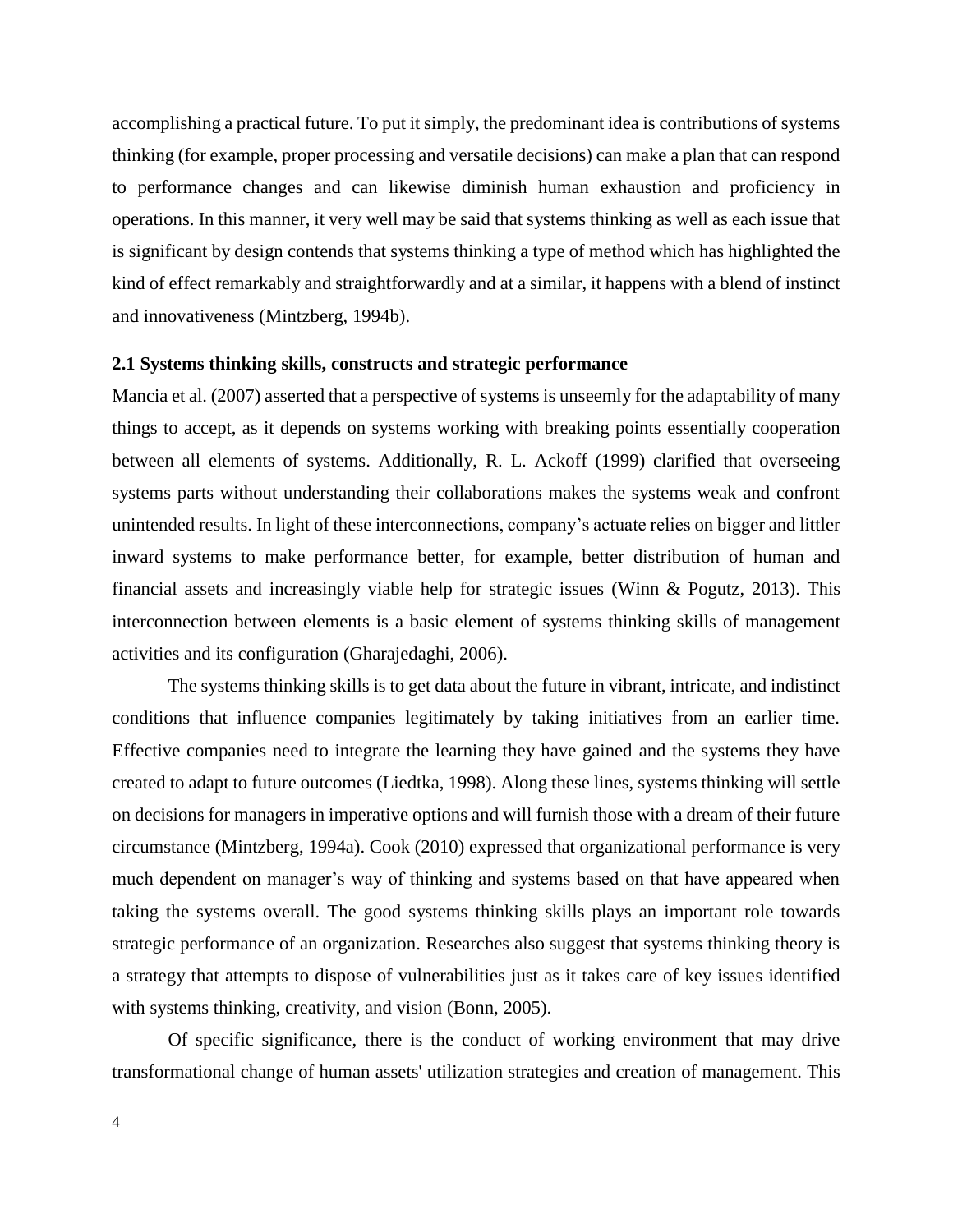has huge positive effects on presentation of company's vision and objectives (Badham & King, 2019). What's more, managers are backing to the sustainable generation of managements who encourages employees to rapidly adjust to systems elements to actualize fundamental required changes (Wong et al., 2011). Regardless of this reality, many studies researching the effect of systems thinking on strategic performance of companies, thinking about different components of supportability was emphasized (Starik & Kanashiro, 2013). Moreover, connecting the restraints of systems thinking skills is a way to deal with the sustainable performance for the most part centered at the theoretical level without giving experimental help to these connections (Gao et al., 2012). As per system thinking theory, organizational strategic performance is more versatile in which all elements/constructs of system thinking skills constantly pursue better outcomes on regular basis (Missimer et al., 2017). The details and impact of constructs are mentioned as below:

Change: Prefer taking multiple perspectives into consideration, focus more on external forces, like long range plans, keep options open, and most importantly work best in a changing environment with comfort of rapidly shifting systems and situations.

Complexity: Expect uncertainty, work on multi-dimensional problems, prefer a working solution, and explore the surrounding environment.

Flexibility: Accommodating to change, like a flexible plan, open to new thoughts, and motivated by routine. Accommodation of change or modifications in systems or approach is required.

Interaction: Inclined to interactions, follow a general plan, work within a team, and interested less in identifiable cause-effect relationships. It focuses on interconnectedness in coordination and communication among multiple systems and people.

Uncertainty: React to situations as they occur, focus on the whole, comfortable with uncertainty, believe the work environment can be difficult to control and enjoy subjectivity and nontechnical problems.

*H1: Change has positive impact on strategic performance of organization*

*H2: Complexity has positive impact on strategic performance of organization*

*H3: Flexibility has positive impact on strategic performance of organization*

*H4: Interaction has positive impact on strategic performance of organization*

*H5: Uncertainty has positive impact on strategic performance of organization*

*H6: Systems thinking skills have significant impact on strategic performance of organization*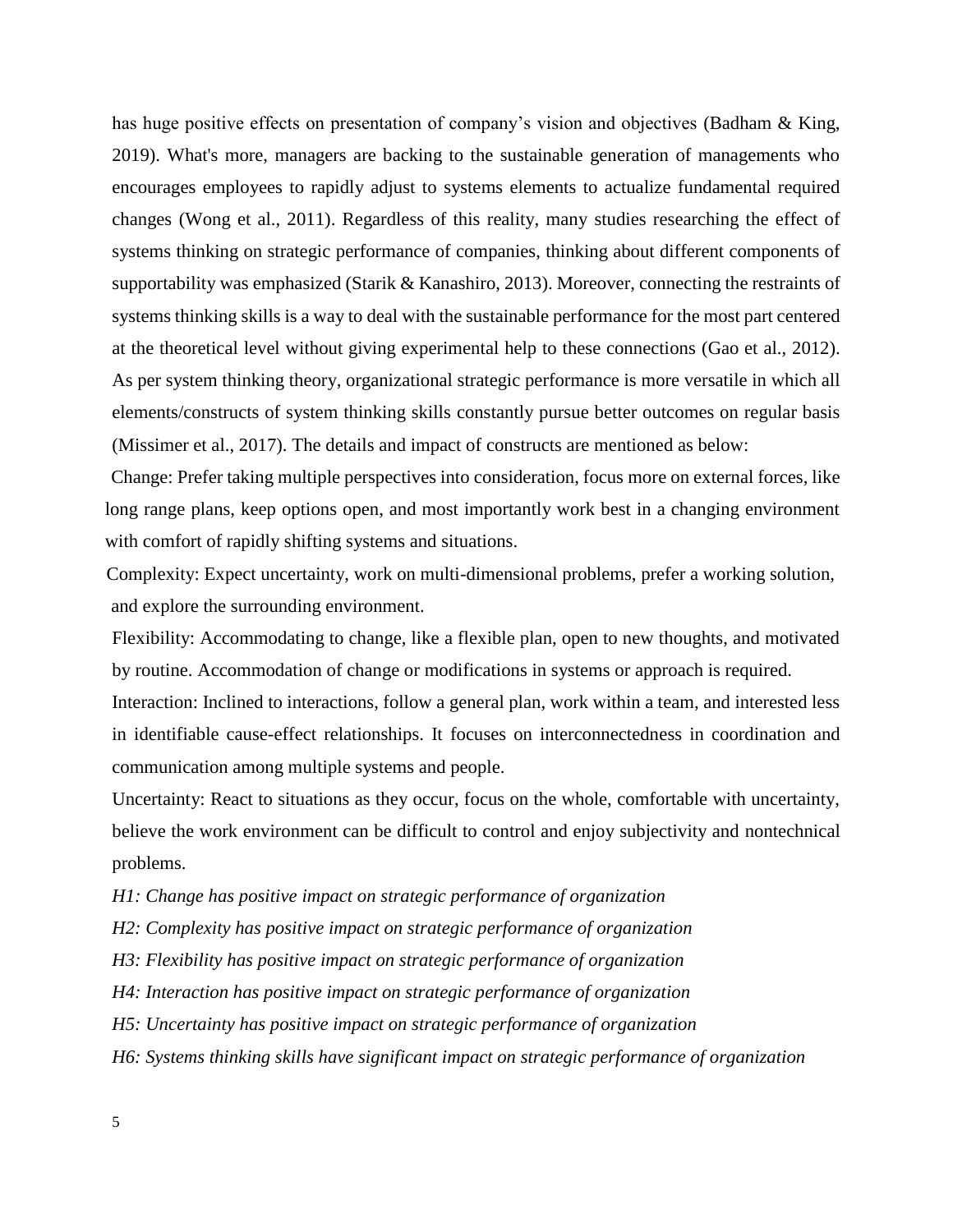### **2.2 Systems thinking skills and gender**

Under general rules, men are commonly more likely than women to get rewards. This shows up in managers' recommendations for reward, advancement, and bonus, and happens despite equivalent performance appraisal. Regardless, this predisposition against women doesn't develop with less emphasis on individual legitimacy (Castilla & Benard, 2010). However, legitimacy plans are normal and reviews uncover around 90% of firms utilize this system (Heneman & Werner, 2005). It lies in accidentally activating gender orientation generalizations and inclinations, specifically when stressing merit. Rules that underscore individual legitimacy and gender orientation balance increment trust in one's capacity to settle on certain choices (Ellemers, 2014). Along these lines, they deceive employees into depending on their stereotypic desires without seeing that what they do. At the point when employees by one way or another are persuaded they are impartial, they are less disposed to screen the accuracy of their impressions (Moore & Tenbrunsel, 2014). In this manner, the very conviction that individual authenticity is the main significant paradigm—and can be judged dispassionately makes individuals less careful for inclination. Management at that point neglects to stifle decisions that may lead them to incline toward male over female applicants in contracting or advancement (Derks et al., 2011). Systems thinking as one explanation behind the under image of female pioneers is along these lines not so much new. However, by far most of essential examinations on this topic were already done somewhere in the 1970s and were somewhat hypothetical and explorative.

*H7: Gender moderates relationship between systems thinking skills and strategic performance of organization*

#### **2.3 Theoretical Foundation**

The model in Figure 1 shows the conceptual framework of this study. Five constructs of System Thinking Skills (H6), which is the independent variable, have a significant impact on Strategic Performance of banks. Additionally, all constructs Change (H1), Complexity (H2), Flexibility (H3), Interaction (H4) and Uncertainty (H5) have a positive impact on strategic performance. Gender is the moderator in the relationship between system thinking skills and strategic performance of organization (H7).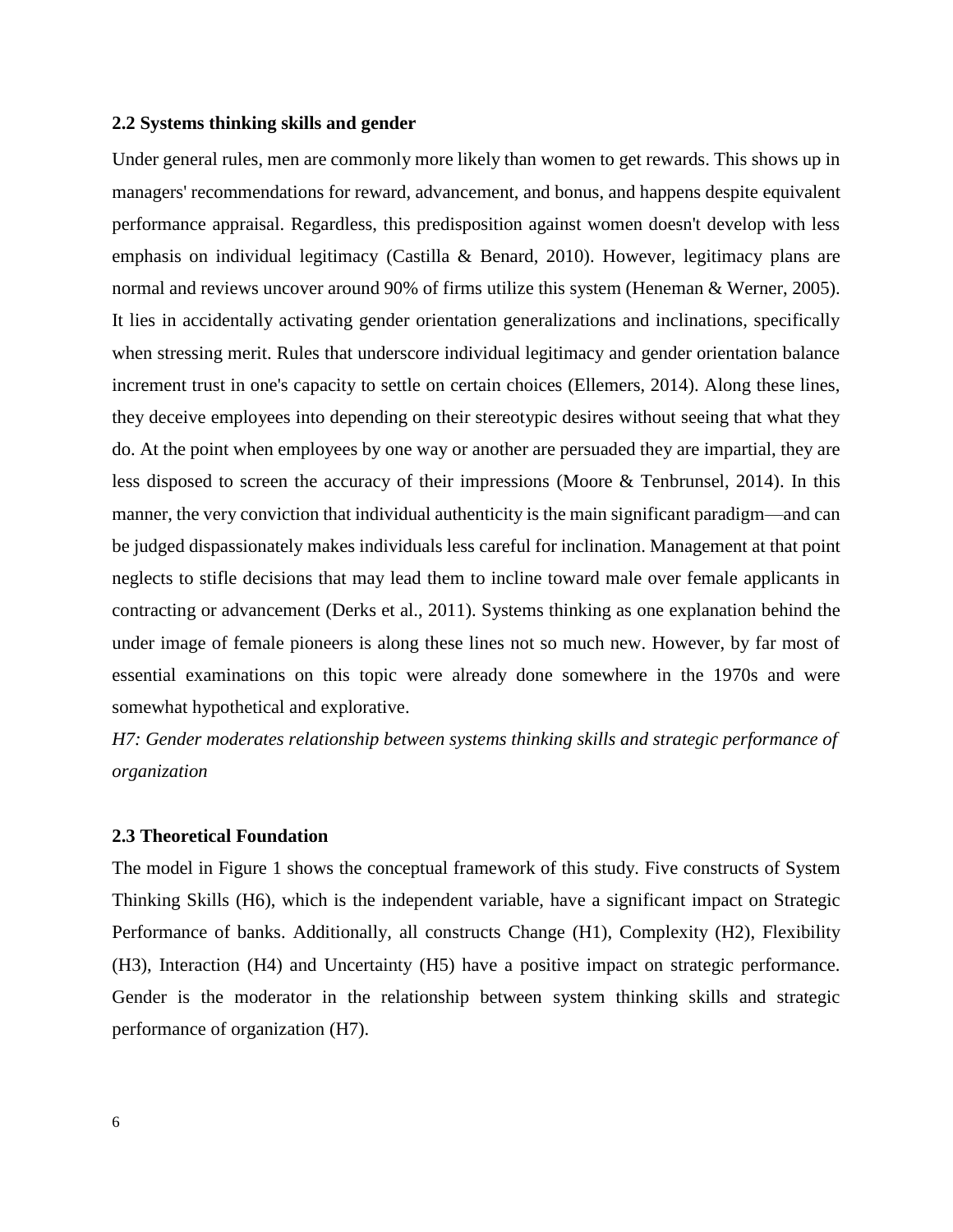

*Figure 1* **Conceptual Framework**

# **3. Research Methodology**

This study requires testing of the different hypotheses, therefore; a quantitative approach is more suitable. The cross-sectional study was conducted in Karachi, Pakistan and responses from manager level employees of different banks were collected for data analysis. Total of 250 closeended questionnaires were distributed after the approval of concern supervisors. After one week a request reminder was also sent to those who did not submit the questionnaires and finally, 218 questionnaires were received. The non-probability sample technique was used. The final responses were analyzed using Smart PLS software.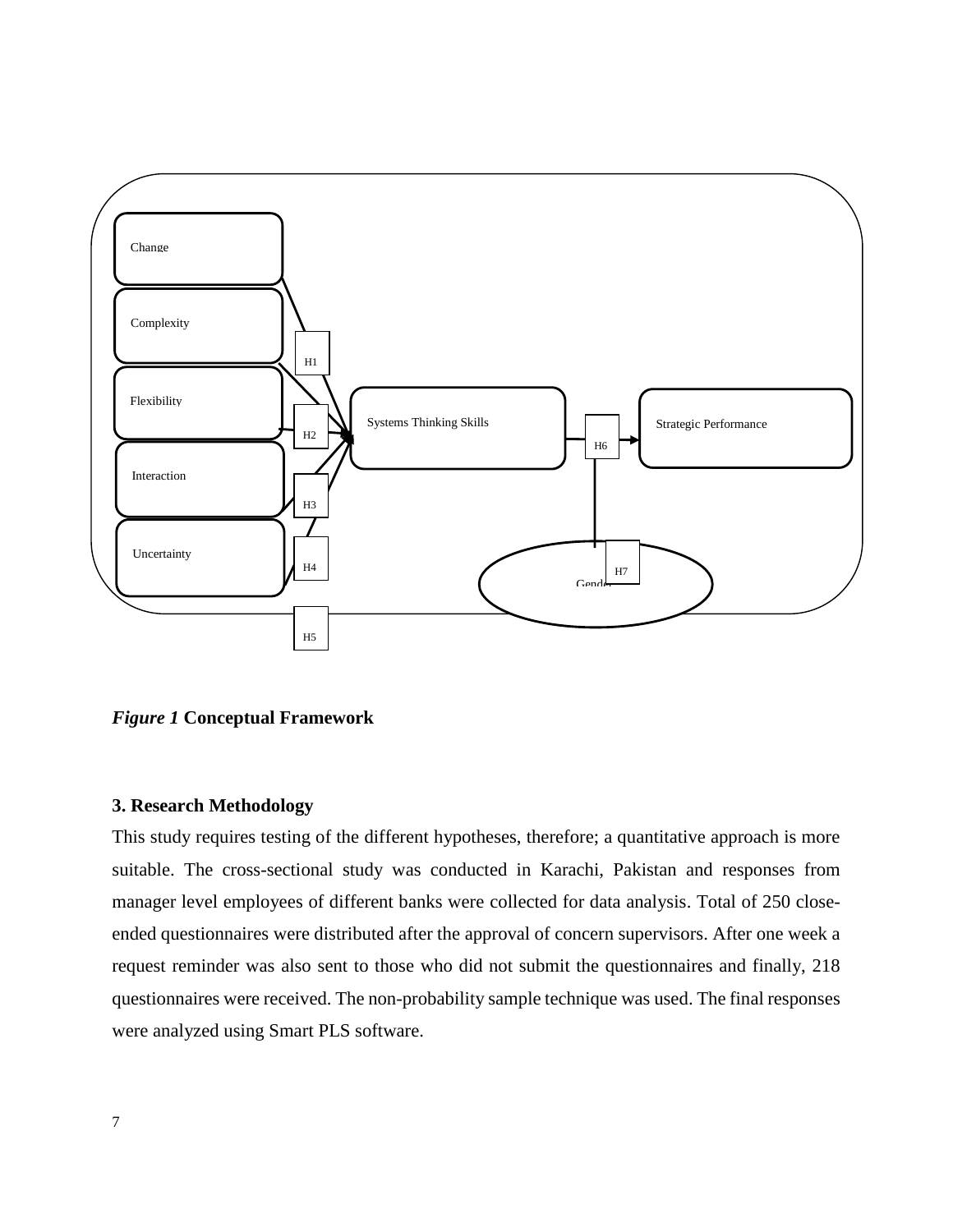## **3.1 Measurement of Variables**

A synopsis of the various scales to measure the different constructs is as below:

Change was adopted by asking the bank respondents to give their rating on a four-item scale adopted from (Nagahi et al., 2019), with scales ranging from 1 (strongly disagree) to 5 (strongly agree). The scales have been previously applied to measure impact of change. An example of a question asked on the scale is "*I prefer to take time and think from many perspectives before going for any change*."

Complexity was measured on four-item scale adopted from (Nagahi et al., 2019), by asking the bank respondents to give their opinion with scales ranging from 1 to 5. The scales have also been previously applied to measure impact of complexity. An example of a question asked in the scale is *"Exploring in difficult situations is my interest and motivating others to become part of it.*"

Flexibility was adopted by asking the bank employees to give their rating on a four-item scale adopted from (Nagahi et al., 2019), with scales ranging from 1 to 5. The scales have also been previously used to measure impact of flexibility. An example of a question asked in the scale is "*I am flexible working with different employees of different departments at organization*"

Interaction was measured on four-item scale adopted from (Nagahi et al., 2019), by asking the bank employees to give their opinion with scales ranging from 1 to 5. The scales have also been previously used to measure impact of interaction. An example of a question asked in the scale is *"Working in team is my foremost priority.*"

Participants were asked to rate the extent to which managers is involved in a series of behaviors related to varying aspects of uncertainty (Nagahi et al., 2019). Scales ranging from 1 to 5 was taken. The scales have also been previously used to measure impact of uncertainty. An example of a question asked in the scale is "*I always keep me and team calm cool when certain uncertainty situations arise*"

Strategic Performance was measured on four-item scale, by asking the bank employees to give their opinion with scales ranging from 1 to 5. In particular, the factors are achieving strategic objectives, expansion and diversification of business, awareness of organizational future goals and alignment with policies and vision (Jaradat et al., 2017). The scales have also been previously used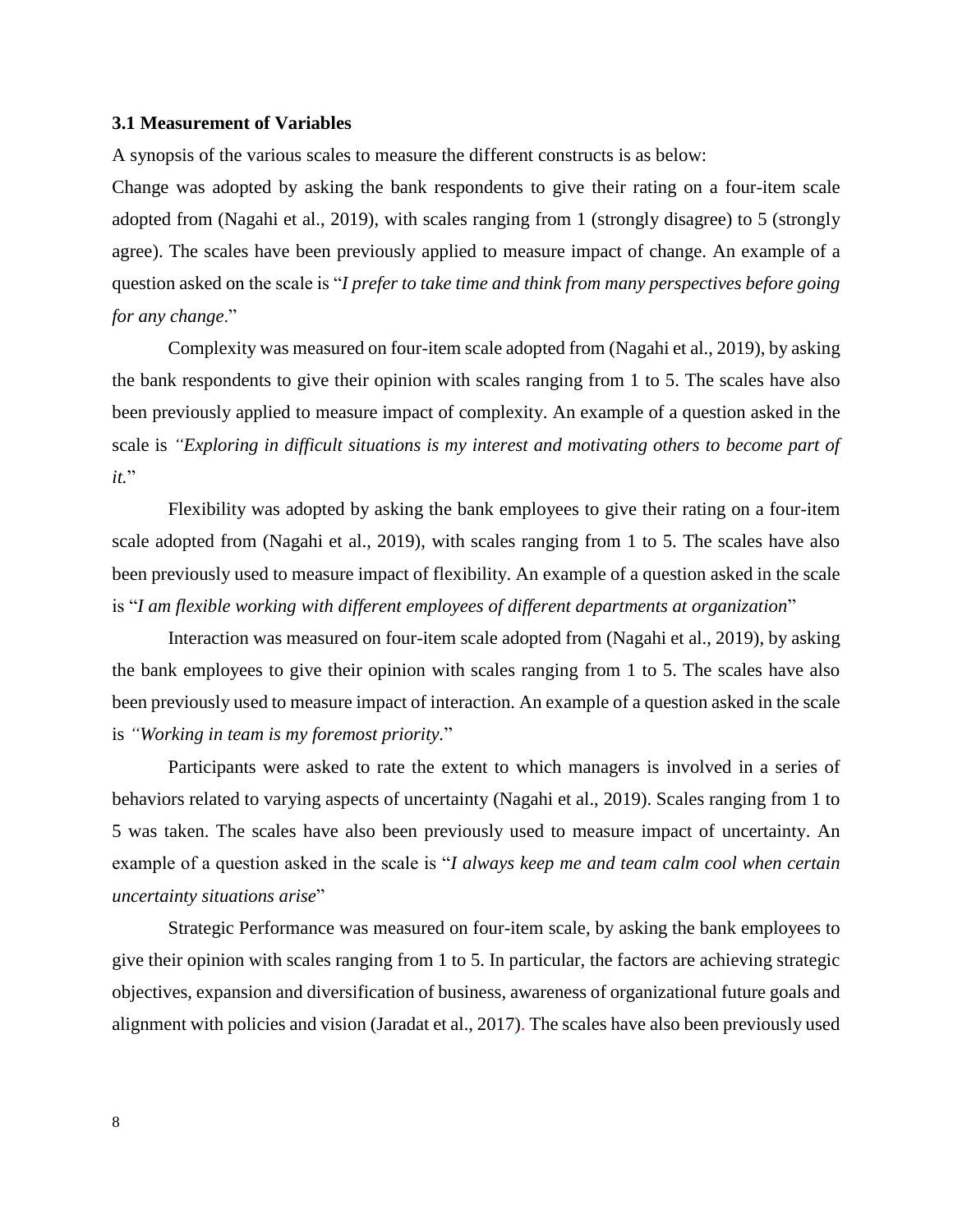to measure impact of organization performance. An example of a question asked on the scale is *"My organization has been successful in achieving its strategic objectives.*"

# **4. Data Analysis and Results**

The data were collected with support of close-ended questionnaires, coding and organization of data was properly done to have accurate results. The observations derived are presented in two divisions (Chin, 1998). The first part focuses on the reliability and validity of the scales because it is important to check the validity of the measurement models before beginning to analyze the hypothesis (Bollen & Busse, 2001). The second part focuses on the assessment of the structural equation model.

# **4.1 Profile Analysis**

A review of the profiles given in Table 1 below highlights the demographic information that the majority of the respondents were male (53.7%). Age group highlights the fact that the majority of the respondents fell in the age group of 25 to 34 years (59.5%).

| Categories |           | Percent |  |
|------------|-----------|---------|--|
| Gender     | Male      | 53.7%   |  |
|            | Female    | 46.3%   |  |
| Age        | Under 24  | 3.5%    |  |
|            | $25 - 34$ | 59.5%   |  |
|            | $35 - 44$ | 32.5%   |  |
|            | Above 44  | 4.5%    |  |

*Table 1 Profile analysis*

# **4.2 Factor Loadings, Composite Reliability and Convergent Validity**

The validity of the measurement model refers to the fact that whether the markers of a variable measure what they are due to measuring whereas reliability provides internal consistency of scale. Measurement model takes into account loadings, convergent validity, composite reliability and Discriminant validity. Outer Loadings measures if all the items are significantly loaded on their respective constructs and should be 0.7 or higher, with a range of 0.6 to 0.7 being acceptable. Table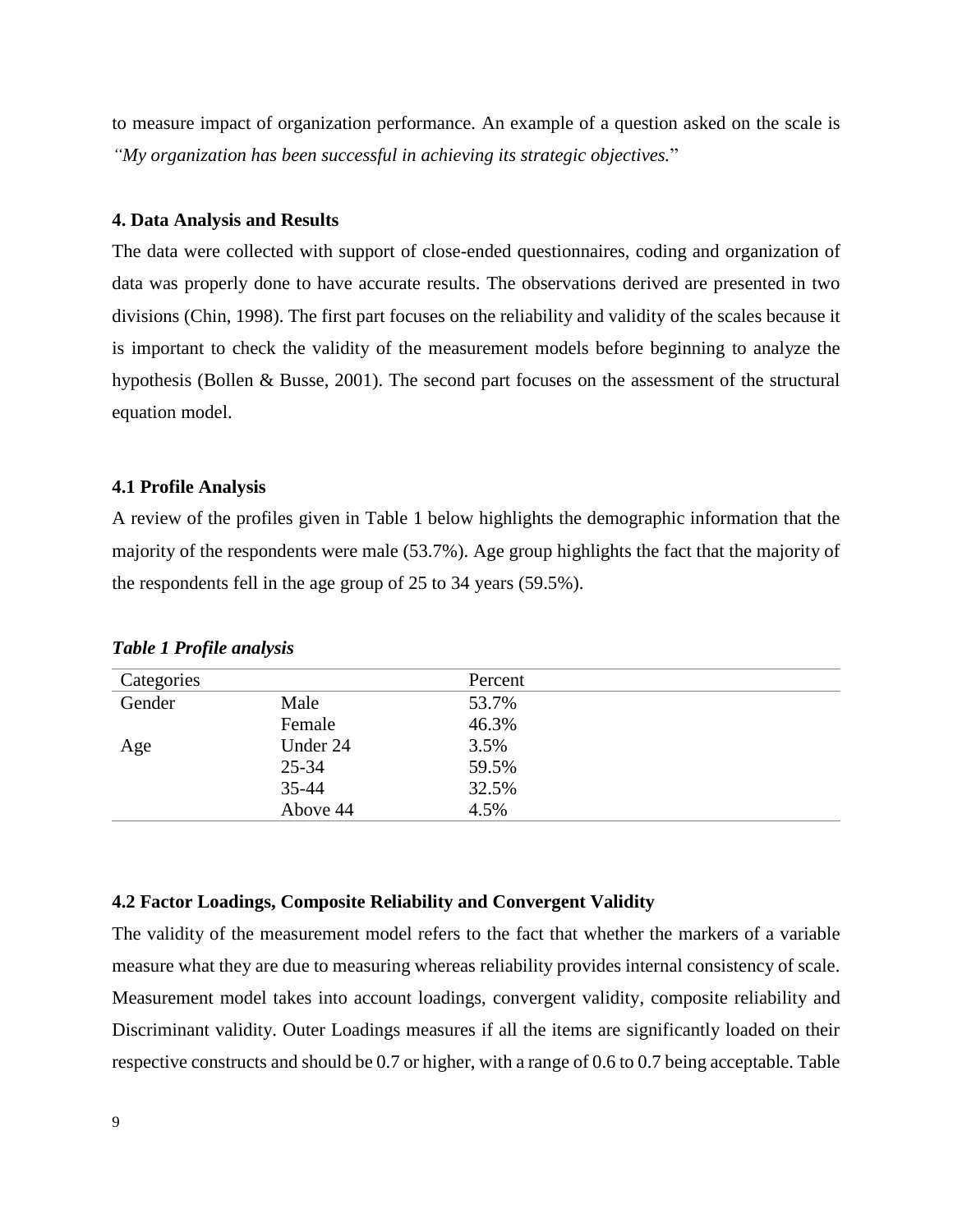2 provides the outer loadings of all the 23 constructs used in the study. Other than CH1, CL2, FL4, IT4 and UN1 all the indicators have a loading of 0.70 and above. All the 23 variables have a loading of over 0.5 which is acceptable.

Composite reliability is also calculated that shows the internal stability and uniformity of each construct and assesses the overall reliability of all the markers of the same construct. Chi & Pan (2012) have proposed the composite reliability value of 0.7 to be acceptable. Table 2 highlights that the composite reliability of all the constructs used in this study is above 0.7. For average variance extracted (AVE), Fornell and Larcker (1981) suggest 0.5 as acceptable for AVE. Table 2 shows the AVE values for all the constructs used in this study are in the acceptable range.

| Construct                    | Item            | Loadings | Composite<br>Reliability | <b>AVE</b> |
|------------------------------|-----------------|----------|--------------------------|------------|
| Change                       | CH <sub>1</sub> | 0.686    | 0.835                    | 0.559      |
|                              | CH <sub>2</sub> | 0.763    |                          |            |
|                              | CH <sub>3</sub> | 0.793    |                          |            |
|                              | CH <sub>4</sub> | 0.744    |                          |            |
| Complexity                   | CL2             | 0.593    | 0.764                    | 0.523      |
|                              | CL3             | 0.784    |                          |            |
|                              | CL <sub>4</sub> | 0.776    |                          |            |
| Flexibility                  | FL1             | 0.775    | 0.832                    | 0.557      |
|                              | FL <sub>2</sub> | 0.842    |                          |            |
|                              | FL3             | 0.738    |                          |            |
|                              | FL <sub>4</sub> | 0.609    |                          |            |
| Interaction                  | IT1             | 0.792    | 0.833                    | 0.558      |
|                              | IT <sub>2</sub> | 0.818    |                          |            |
|                              | IT <sub>3</sub> | 0.750    |                          |            |
|                              | IT4             | 0.611    |                          |            |
| Uncertainty                  | UN1             | 0.612    | 0.816                    | 0.528      |
|                              | UN <sub>2</sub> | 0.775    |                          |            |
|                              | UN3             | 0.799    |                          |            |
|                              | UN4             | 0.705    |                          |            |
| <b>Strategic Performance</b> | SP <sub>1</sub> | 0.800    | 0.874                    | 0.635      |
|                              | SP <sub>2</sub> | 0.821    |                          |            |
|                              | SP <sub>3</sub> | 0.800    |                          |            |

**Table 2 Factor Loadings, Composite Reliability, and Convergent Validity**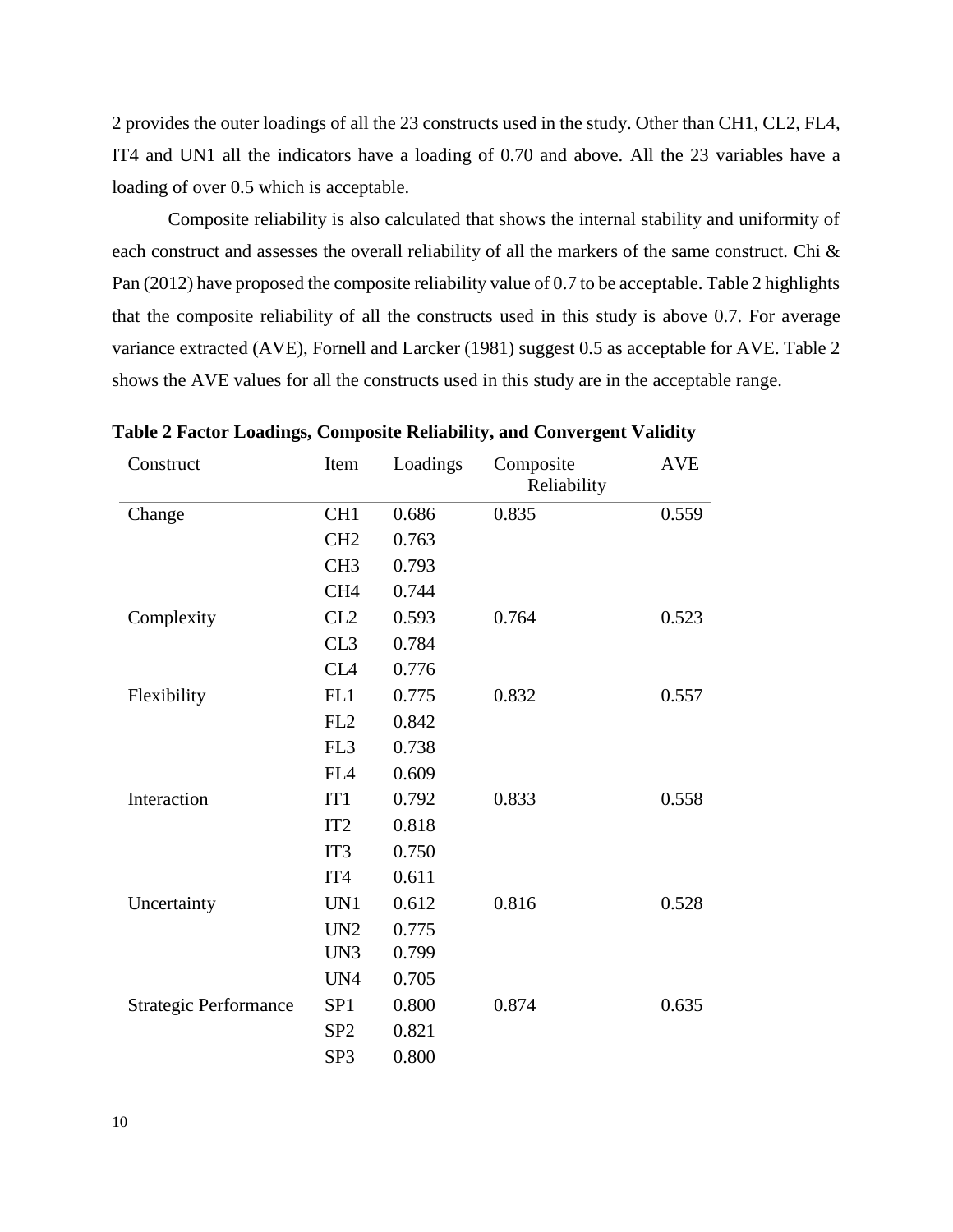Discriminant Validity, observes how easily two dissimilar constructs can be differentiated. It is measured through cross loading and Fornell-Larcker Test. Another measure of Discriminant validity is the Fornell-Larcker Criterion. Ab Hamid et al. (2017) explains that this method compares the square root of the average variance extracted (AVE) with co-relation of other constructs. Table III shows the result of this measure for this study and are acceptable.

|           | <b>CH</b> | CL    | FL    | IT    | <b>SP</b> | <b>UN</b> |
|-----------|-----------|-------|-------|-------|-----------|-----------|
| <b>CH</b> | 0.748     |       |       |       |           |           |
| CL        | 0.482     | 0.723 |       |       |           |           |
| FL        | 0.443     | 0.475 | 0.746 |       |           |           |
| IT        | 0.642     | 0.461 | 0.488 | 0.747 |           |           |
| <b>SP</b> | 0.507     | 0.489 | 0.387 | 0.417 | 0.797     |           |
| <b>UN</b> | 0.511     | 0.558 | 0.486 | 0.556 | 0.470     | 0.726     |

# **Table 3 Fornell- Larcker Criterion**

#### **4.3 Testing the Direct and Indirect Relationships**

Table 4 and Figure 2 depict the relationships between the independent variable (STS), the dependent variables (SP).

| <b>Table 4 Relation between Independent and Dependent Variables</b> |
|---------------------------------------------------------------------|
|---------------------------------------------------------------------|

| <b>Hypothesis</b> | Relationship         | OS    | SD.   | T Values | <b>Values</b><br>P. | Decision      |
|-------------------|----------------------|-------|-------|----------|---------------------|---------------|
| H1                | $CH \rightarrow SP$  | 0.276 | 0.080 | 3.466    | 0.000               | Supported     |
| H <sub>2</sub>    | $CL \rightarrow SP$  | 0.226 | 0.073 | 3.101    | 0.002               | Supported     |
| H <sub>3</sub>    | $FL \rightarrow SP$  | 0.073 | 0.067 | 1.089    | 0.277               | Not Supported |
| H4                | $IT \rightarrow SP$  | 0.010 | 0.083 | 0.126    | 0.900               | Not Supported |
| H <sub>5</sub>    | $UN \rightarrow SP$  | 0.161 | 0.091 | 1.761    | 0.079               | Not Supported |
| H <sub>6</sub>    | $STS \rightarrow SP$ | 0.613 | 0.045 | 13.647   | 0.000               | Supported     |
|                   |                      |       |       |          |                     |               |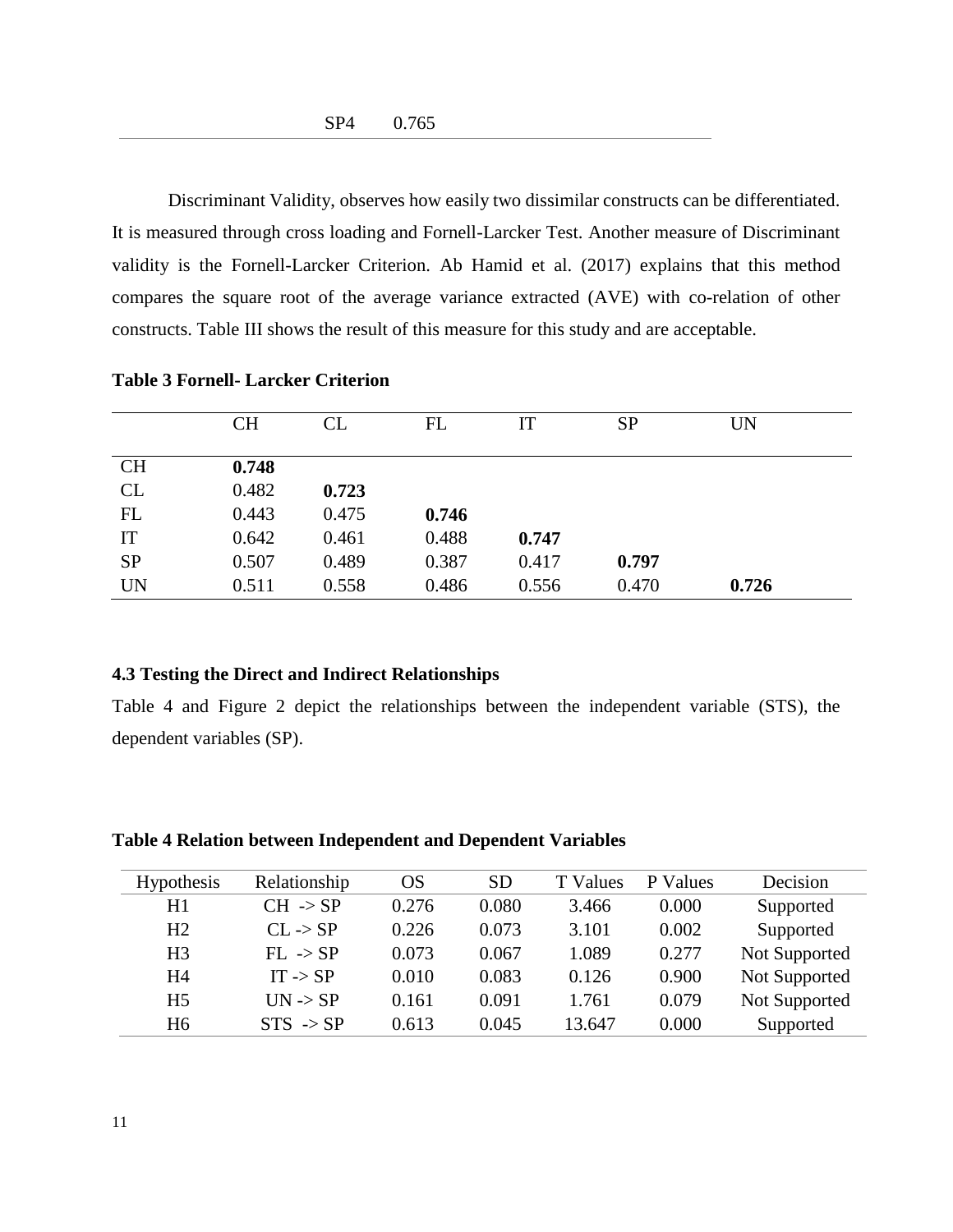Based on the above results, we find that change (H1) and complexity (H2) has a positive impact on strategic performance (t-value  $>1.96$ ,  $p<0.05$ ). However, it does not have a positive impact on flexibility (H3), interaction (H4) and uncertainty (H5) (t-value<0.196, p>0.05). On taking all constructs together that is systems thinking skills has a positive impact on strategic performance (H6)  $(0.000, p<0.05)$ . It can also be deduced from the above that there exists a direct relationship between the independent and dependent variables.



 *Figure 2 –* **Constructs and Dependent Variables**

# **4.4 Impact of Moderating Variable**

Table 5 and Figure 3 show the interaction between systems thinking skills and strategic performance. Gender is the moderating variable here and based on the data, it is evident that the hypothesis gender acts as a moderator in the relation of between systems thinking skills with strategic performance is not supported.

# **Table 5 Impact of Moderating Variable**

| Hypothesis | Pelationship<br>$\overline{\phantom{a}}$ | SD | - |       | Decision |
|------------|------------------------------------------|----|---|-------|----------|
|            |                                          |    |   | alues |          |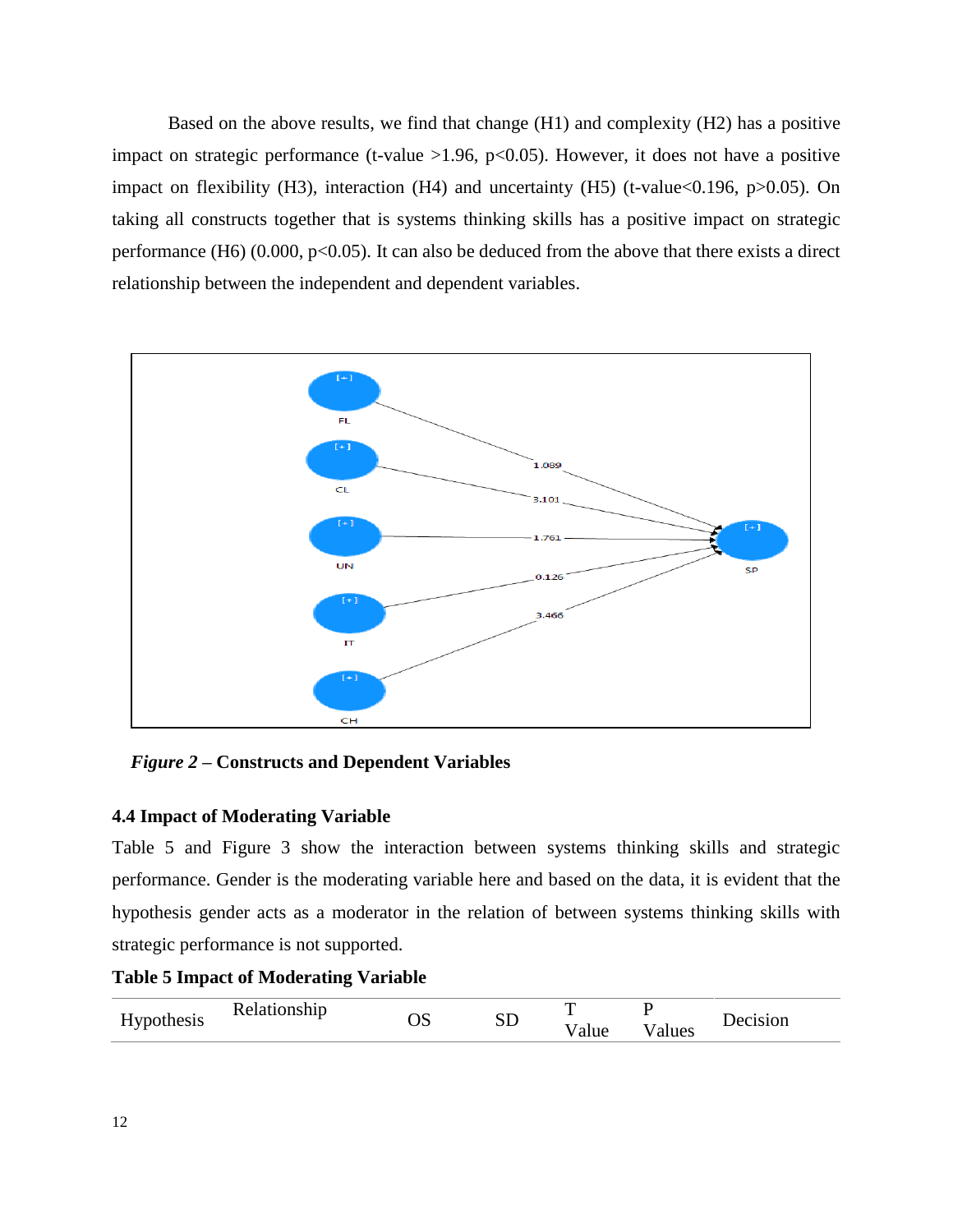|    |                                                    |          |       |       |       | Not      |
|----|----------------------------------------------------|----------|-------|-------|-------|----------|
| H7 | Moderating Effect of<br>Gender on $\rightarrow$ SP | $-0.066$ | 0.045 | 1.461 | 0.144 | Supporte |



*Figure 3-* **The Impact of Moderating Variable**

# **5. Discussion**

This study aimed at examining relationship between managers' systems thinking skills and organization strategic performance with moderating role of gender in banking industry of Karachi, Pakistan. System thinking skills enables managers and top management to decide on holistic level as a progression of interconnected outcomes all in all. Systems thinking is considered as intellectual knowledge and fitness – a capacity to think or examine things that prompts superior performance for organization (Boyatzis & Goleman, 2007). Failures and successes in the systems is of eye-catching elements from different perspectives that management has to take into account and can be treated by cautious attention and actions of managers. Solutions to complex systems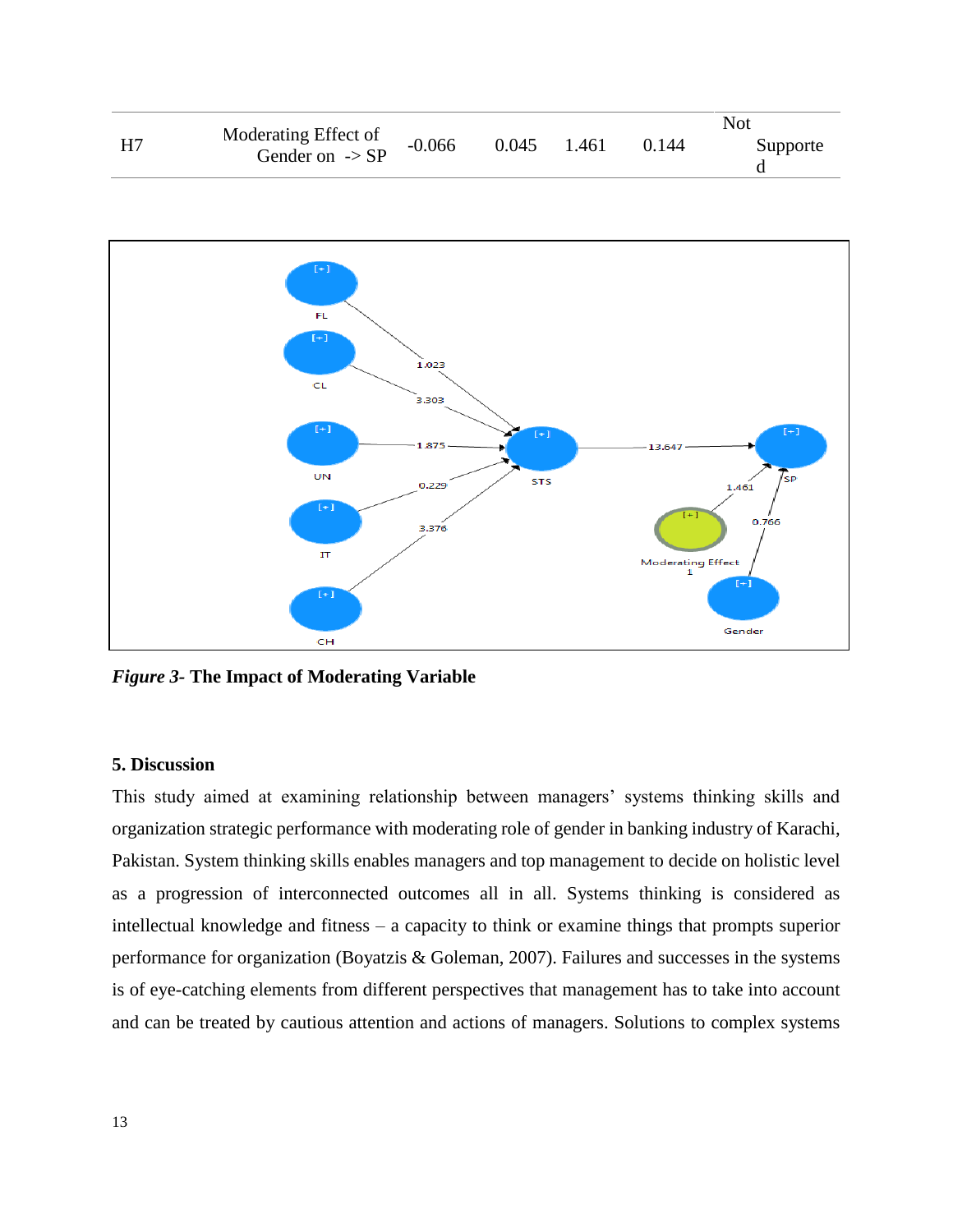issues are nowadays of focal point on fulfilling arrangements; that will prompt the desirable and satisfactory outcomes for companies leading to good strategic performance (Jaradat et al., 2017).

Recently, systems thinking skills is of high importance by top management because it influences overall performance of company at starting level of managers. After all, they are the one who are involved in day-to-day operations. The principles of systems thinking help in designing new processes and functions which improve organization performance. Results indicated that systems thinking skills has significant impact on overall organization strategic performance and hypothesis is accepted with T-value greater than 1.96 and P-values less than 0.05. Furthermore, five different hypotheses were tested to check relationship with each construct of system thinking skills on strategic performance, out of those two constructs (change and complexity) has direct impact whereas remaining three constructs (flexibility, interaction and uncertainty) showed weak relationship on strategic performance. Further, it is seen that organizational strategic performance has always been a significant measurement on overall actions of all employees. Stephens in her book stated that positive or negative inputs of different gender thinking skills at all times influence the performance independently thus policies, trends and behaviors are in discussion to measure the performance and outcome accordingly. Therefore, gender as moderator in this study was taken to see whether strategic performance will be affected if manager is male or female but based on results it showed that either working manager is of any gender it has not exaggerated on perceived organization performance thus hypothesis is rejected T value is lower than 1.96 and p-value is greater than 0.05. However, there exists a significant relationship between systems thinking skills and strategic performance but moderator does not throw in any significant moderating effect.

# **6. Conclusion**

The current study also suggests that banks firmly identified with the reflection, ability and thinking skills. Thinking incorporates control of processes, arrangement of ideas and methods for critical thinking, scanning for reasons and deciding. Systems thinking skills is fundamental for each bank manager in his/her daily work, with a sight to the future results as it merits thinking about whether more precautions ought to be put if events are good and should try to make those best in the future. Supposing if events are negative then banks managers have to revise their patterns, trends and thinking behaviors along with mindsets. One of the approaches to improve the nature of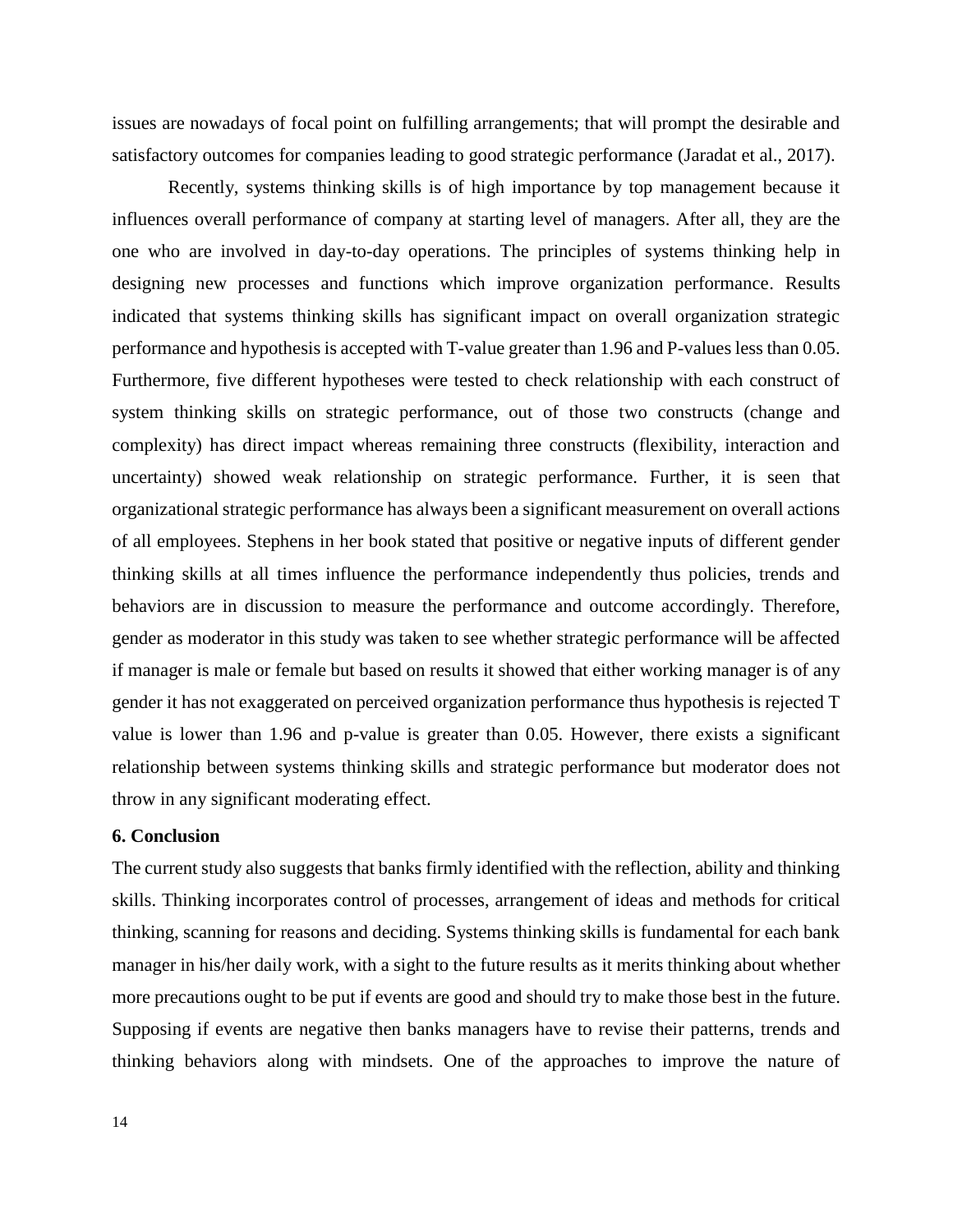consequences of an action is to upgrade the nature of thinking like how you think, how you act, the manner by which you are (Fukuda et al., 1998). Lastly, this research has been made in giving overall insight to organizations of Pakistan that the world has changed drastically and new ways of thinking processes are in force by Eastern and European countries so it's time to think differently if organizations want to have a competitive edge in market. Systems thinking skill is one of the most important steps towards success of companies and accomplishment of its mission and vision.

#### **7. Research Implications**

This research would certainly help entrepreneurs, policymakers and decision-makers of different companies and industries. It will act as a valuable source for management of organizations who are involved in creating and making their companies competitive in market and always look forward to achieve high level of strategic performance. The importance of managers' systems thinking skills without any doubt leads to betterment of organization and every employee under his/her supervision should know the overall objectives of company (McGurk et al., 2007). This research further highlights the role of managerial level leaders in the entire interaction. Bank managers can have important insight from this research to understand how five components/constructs leading to managers' system thinking skills impact on the whole strategic performance of a bank. Competition among the banking industry in Pakistan has been on threshold level due to quick technological innovation. State bank of Pakistan also imposes new rules and regulations on banking industry. These transformations especially in Karachi has changed way of thinking skills and managers are more active towards their core responsibilities. In this competitive world, managers are forced to tackle much greater diversity of problems (R. L. Ackoff, 1999). They have to ensure that all organizational processes, policies and systems are efficient and effective enough to meet needs of company's strategic performance. Changes in managers' thinking level require them to respond positively and eliminate discrimination which hindrances overall mechanism and organizations' activities.

Additionally, the current study of this research not only helps managers in their professional life but personal level as well. A person at every stage of career must be aware of when and how to take decisions that will make them victorious in life. For example, scales of questions which were filled by respondents on change, complexity, interaction, flexibility and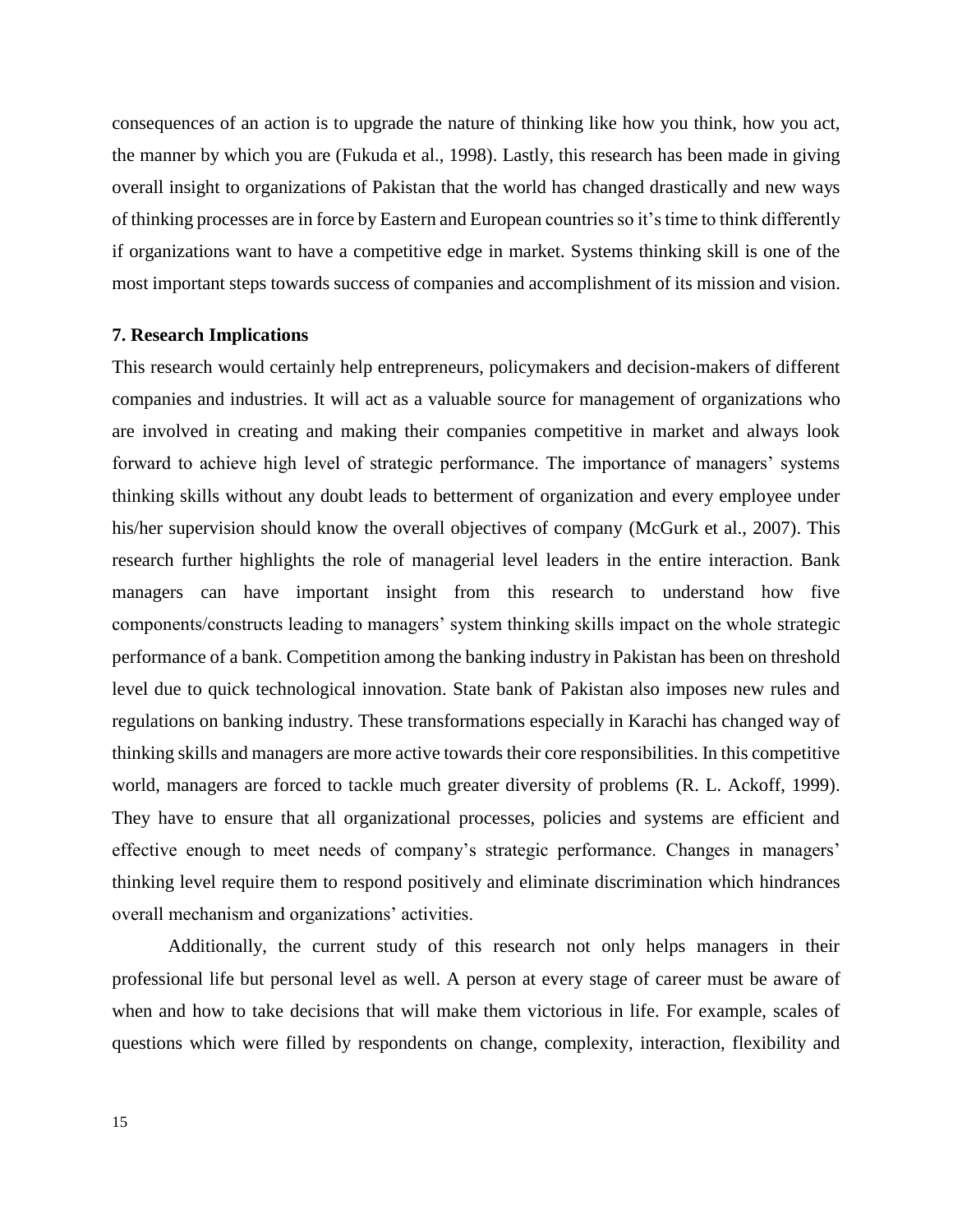uncertainly would realize them where they stand and whether they can be good assets for bank after evaluating their strengths and weakness.

#### **8. Limitations and Future Research Directions**

The current study has been limited to the only banking sector of Pakistan. As whole population was not approachable due to limited time frame, therefore, a sample of 250 respondents was targeted but only 218 employees from banking sector within Karachi took their time to fill up the questionnaire. A significant limitation in this study is the emergence of Halo Error due to the responses from the participants based on judgments rather than facts (Speklé & Widener, 2018). This has affected the linkage amongst the variables and can profess to be counterfeit results of general positive responses. This halo error may be seen in the responses collected in which a lower Cronbach's alpha values of 0.6 in one construct Complexity. Another important limitation could be the perception of the respondents, which is of major concern. The current research is crosssectional and is limited to four months only; hence it is not possible to cover all aspects related to the area. Therefore, longitudinal research on the same area is suggested. Further, it is recommended to adopt other moderating variables as gender does not moderate the relationship between managers' system thinking skills on strategic performance. The mediating variables can also be taken to check the relationship between systems thinking skills and strategic performance.

#### **References**

Ab Hamid, M. R., Sami, W., & Sidek, M. M. (2017). Discriminant validity assessment: Use of Fornell & Larcker criterion versus HTMT criterion. *Journal of Physics: Conference Series*, *890*, 012163.

Ackoff, R. (2008). *Systems thinking for curious managers*. Triarchy Press.

Ackoff, R. L. (1999). *Ackoff's best: His classic writings on management* (Vol. 170). Wiley New York.

Badham, R., & King, E. (2019). Mindfulness at work: A critical re-view. *Organization*, 1350508419888897.

- Bollen, N. P., & Busse, J. A. (2001). On the timing ability of mutual fund managers. *The Journal of Finance*, *56*(3), 1075–1094.
- Bonn, I. (2005). Improving strategic thinking: A multilevel approach. *Leadership & Organization Development Journal*.
- Boyatzis, R., & Goleman, D. (2007). Emotional and social competency inventory university edition workbook. *Boston, Massachusetts: HayGroup*.
- Castilla, E. J., & Benard, S. (2010). The paradox of meritocracy in organizations. *Administrative Science Quarterly*, *55*(4), 543–676.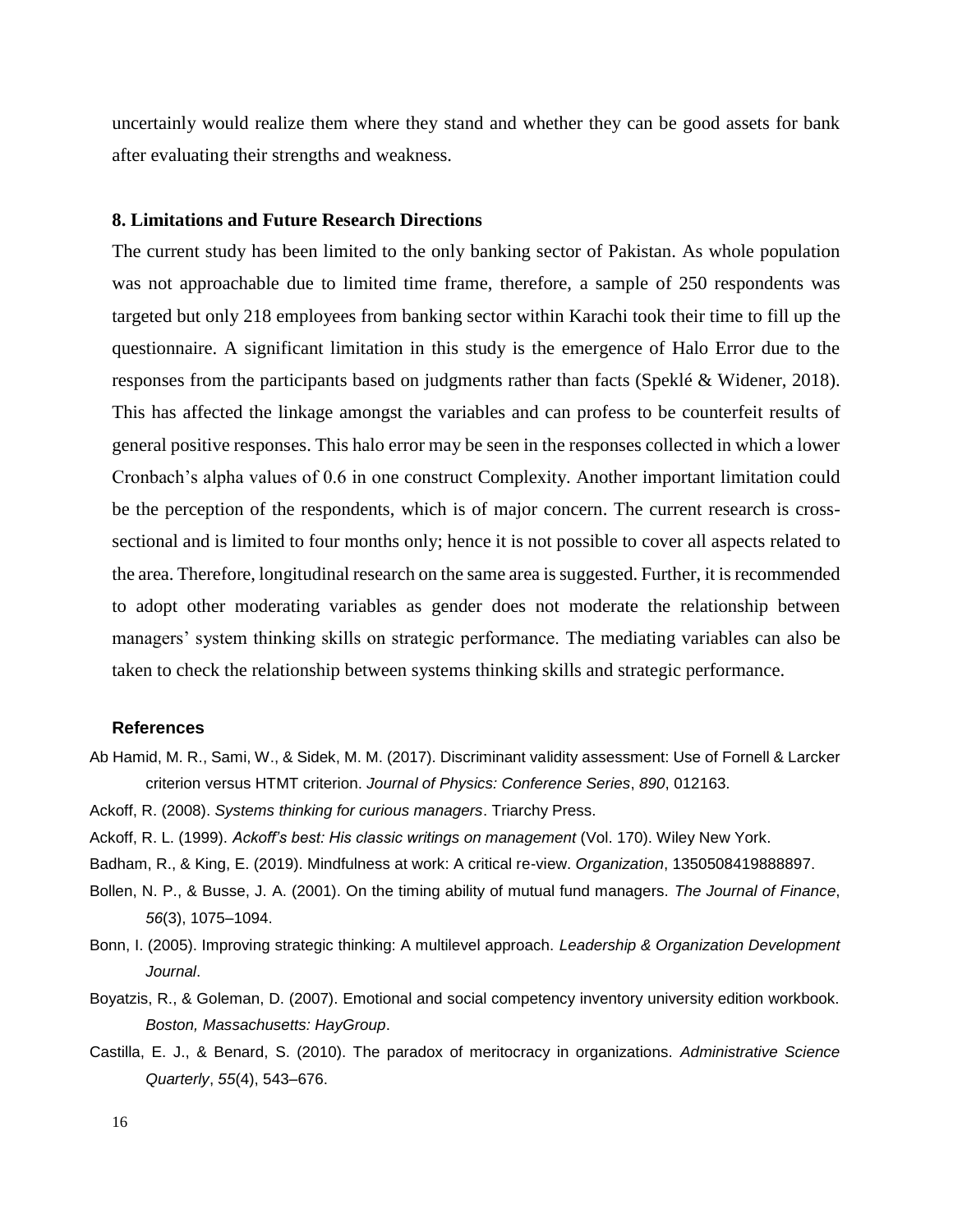- Chi, N.-W., & Pan, S.-Y. (2012). A multilevel investigation of missing links between transformational leadership and task performance: The mediating roles of perceived person-job fit and person-organization fit. *Journal of Business and Psychology*, *27*(1), 43–56.
- Chin, W. W. (1998). The partial least squares approach to structural equation modeling. *Modern Methods for Business Research*, *295*(2), 295–336.
- Cook, G. (2010). *Movement: Functional movement systems: Screening, assessment, corrective strategies*. On Target Publications.
- Derks, B., Van Laar, C., Ellemers, N., & De Groot, K. (2011). Gender-bias primes elicit queen-bee responses among senior policewomen. *Psychological Science*, *22*(10), 1243–1249.
- Diekman, A. B., & Eagly, A. H. (2008). Of men, women, and motivation. *Handbook of Motivation Science*, 434– 447.
- Dougherty, D., & Dunne, D. D. (2011). Organizing ecologies of complex innovation. *Organization Science*, *22*(5), 1214–1223.
- Ellemers, N. (2014). Women at work: How organizational features impact career development. *Policy Insights from the Behavioral and Brain Sciences*, *1*(1), 46–54.
- Fukuda, Y., Hayakawa, T., Ichihara, E., Inoue, K., Ishihara, K., Ishino, H., Itow, Y., Kajita, T., Kameda, J., & Kasuga, S. (1998). Evidence for oscillation of atmospheric neutrinos. *Physical Review Letters*, *81*(8), 1562.
- Gao, F., Luo, T., & Zhang, K. (2012). Tweeting for learning: A critical analysis of research on microblogging in education published in 2008–2011. *British Journal of Educational Technology*, *43*(5), 783–801.
- Gharajedaghi, J. (2006). Managing chaos and complexity: A platform for designing business architecture. *Buttermonth-Heinemann, Amsterdam*.
- Hagiwara, K., Hikasa, K., Nakamura, K., Tanabashi, M., Aguilar-Benitez, M., Amsler, C., Barnett, Rm., Burchat, P. R., Carone, C. D., & Caso, C. (2002). Review of Particle Physics: Particle data group. *Physical Review D-Particles, Fields, Gravitation and Cosmology*, *66*(1 I), 100011–10001958.
- Harris, J. D., Quatman, C. E., Manring, M. M., Siston, R. A., & Flanigan, D. C. (2014). How to write a systematic review. *The American Journal of Sports Medicine*, *42*(11), 2761–2768.
- Heneman, R. L., & Werner, J. M. (2005). Merit pay-linking pay to performance in a changing world (2nd Eds.). *Greenwich, CT: IAP*.
- Jaaron, A. A., & Backhouse, C. J. (2014). Service organisations resilience through the application of the vanguard method of systems thinking: A case study approach. *International Journal of Production Research*, *52*(7), 2026–2041.
- Jaaron, A. A., & Backhouse, C. J. (2019a). Fostering sustainable performance in services through systems thinking. *The Service Industries Journal*, *39*(15–16), 1072–1098.
- Jaaron, A. A., & Backhouse, C. J. (2019b). Fostering sustainable performance in services through systems thinking. *The Service Industries Journal*, *39*(15–16), 1072–1098.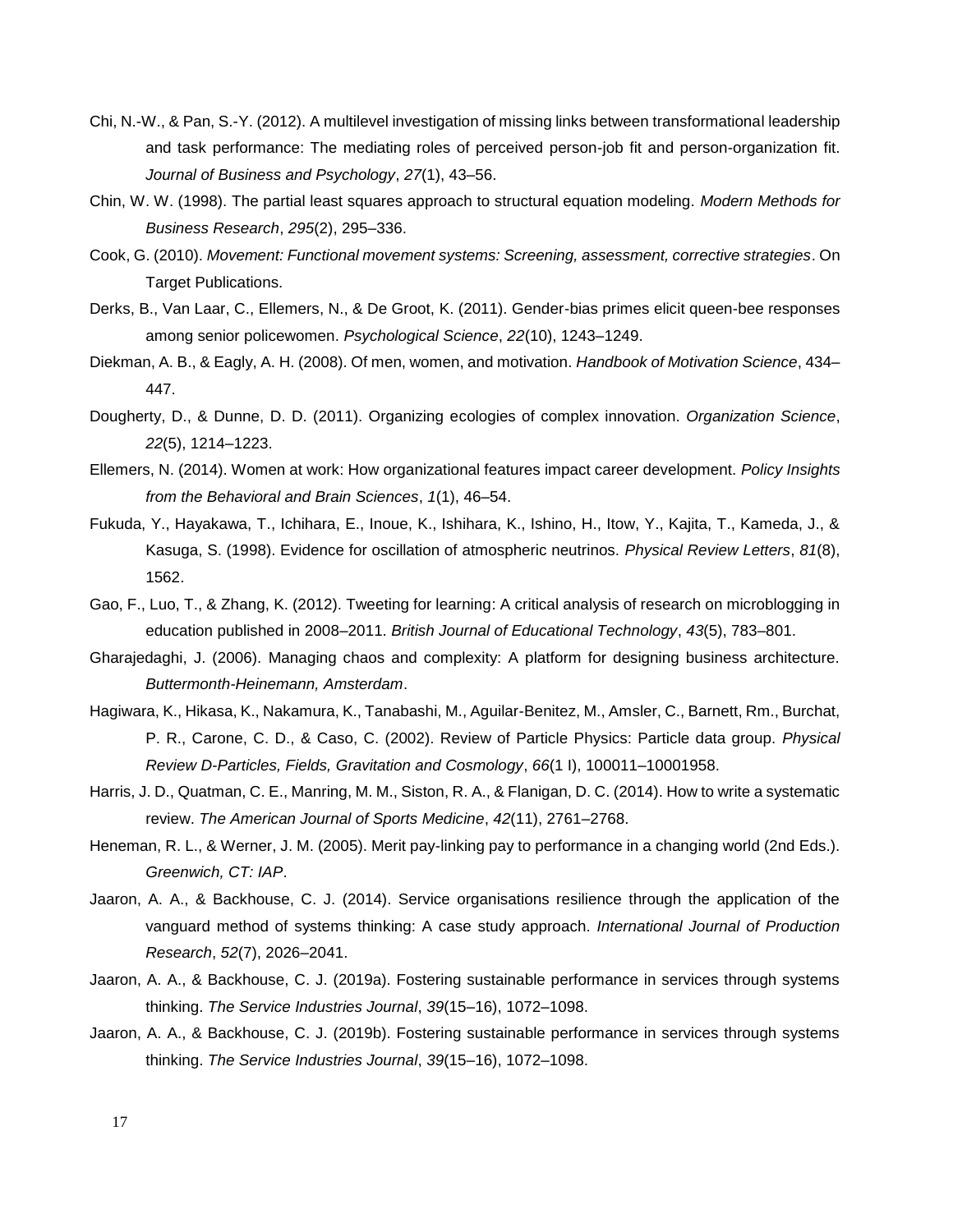- Jaaron, A. A., & Backhouse, C. J. (2018). Achieving sustainability through service operations design: The role of systems thinking. *Proceedings of the 25th Annual EurOMA International Conference*, *24*, 26.
- Jaaron, A., & Backhouse, C. J. (2011). A methodology for the implementation of lean thinking in manufacturing support services. *International Journal of Services and Operations Management*, *9*(4), 389–410.
- Jaradat, R., Adams, F., Abutabenjeh, S., & Keating, C. (2017). The complementary perspective of system of systems in collaboration, integration, and logistics: A value-chain based paradigm of supply chain management. *Systems*, *5*(4), 50.
- Keating, C. B., Katina, P. F., Joiner, K. F., Bradley, J. M., & Jaradat, R. M. (2018). *A method for identification, representation, and assessment of complex system pathologies in acquisition programs*.
- Kugland, N. L., Ryutov, D. D., Chang, P.-Y., Drake, R. P., Fiksel, G., Froula, D. H., Glenzer, S. H., Gregori, G., Grosskopf, M., & Koenig, M. (2012). Self-organized electromagnetic field structures in laser-produced counter-streaming plasmas. *Nature Physics*, *8*(11), 809–812.
- La Porta, R., & Shleifer, A. (2014). Informality and development. *Journal of Economic Perspectives*, *28*(3), 109–26.
- Lezak, S. B., & Thibodeau, P. H. (2016). Systems thinking and environmental concern. *Journal of Environmental Psychology*, *46*, 143–153.
- Liedtka, J. M. (1998). Strategic thinking: Can it be taught? *Long Range Planning*, *31*(1), 120–129.
- Mancia, G., De Backer, G., Dominiczak, A., Cifkova, R., Fagard, R., Germano, G., Grassi, G., Heagerty, A. M., Kjeldsen, S. E., & Laurent, S. (2007). 2007 Guidelines for the management of arterial hypertension: The Task Force for the Management of Arterial Hypertension of the European Society of Hypertension (ESH) and of the European Society of Cardiology (ESC). *European Heart Journal*, *28*(12), 1462–1536.
- McGurk, S. R., Twamley, E. W., Sitzer, D. I., McHugo, G. J., & Mueser, K. T. (2007). A meta-analysis of cognitive remediation in schizophrenia. *American Journal of Psychiatry*, *164*(12), 1791–1802.
- Mintzberg, H. (1994a). Rounding out the manager's job. *Sloan Management Review*, *36*, 11–11.
- Mintzberg, H. (1994b). The fall and rise of strategic planning. *Harvard Business Review*, *72*(1), 107–114.
- Missimer, M., Robèrt, K.-H., & Broman, G. (2017). A strategic approach to social sustainability–Part 1: Exploring the social system. *Journal of Cleaner Production*, *140*, 32–41.
- Moore, C., & Tenbrunsel, A. E. (2014). "Just think about it"? Cognitive complexity and moral choice. *Organizational Behavior and Human Decision Processes*, *123*(2), 138–149.
- Mukherjee, D., Hanlon, S. C., Kedia, B. L., & Srivastava, P. (2012). Organizational identification among global virtual team members. *Cross Cultural Management: An International Journal*.
- Nagahi, M., Hossain, N. U. I., & Jaradat, R. M. (2019). Gender differences in practitioners' preferences for systems-thinking skills. *Proceeding of American Society for Engineering Management 2019 International Annual Conference and 40th Annual Meeting*, 23–26.